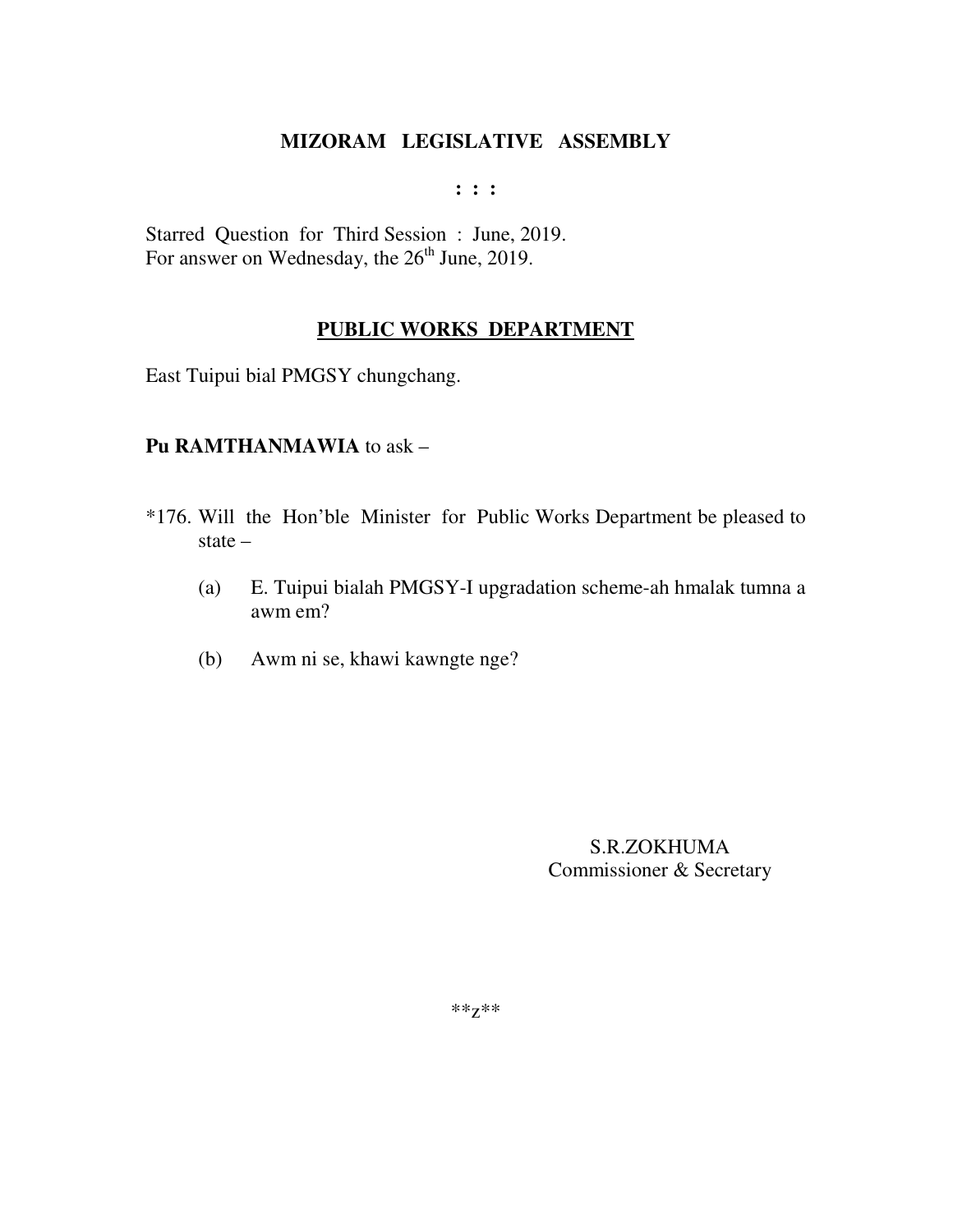**: : :** 

Starred Question for Third Session : June, 2019. For answer on Wednesday, the  $26<sup>th</sup>$  June, 2019.

### **RURAL DEVELOPMENT DEPARTMENT**

BADP sum chungchang.

### **Pu C.LALSAWIVUNGA** to ask –

- \*177. Will the Hon'ble Minister for Rural Development Department be pleased to state –
	- (a) 2018-2019 chhung hian BADP sum engzatnge hmuh a nih?
	- (b) Khawbung RD Block bikah BADP sum hi engzatnge pekchhuah a nih?

S.R.ZOKHUMA Commissioner & Secretary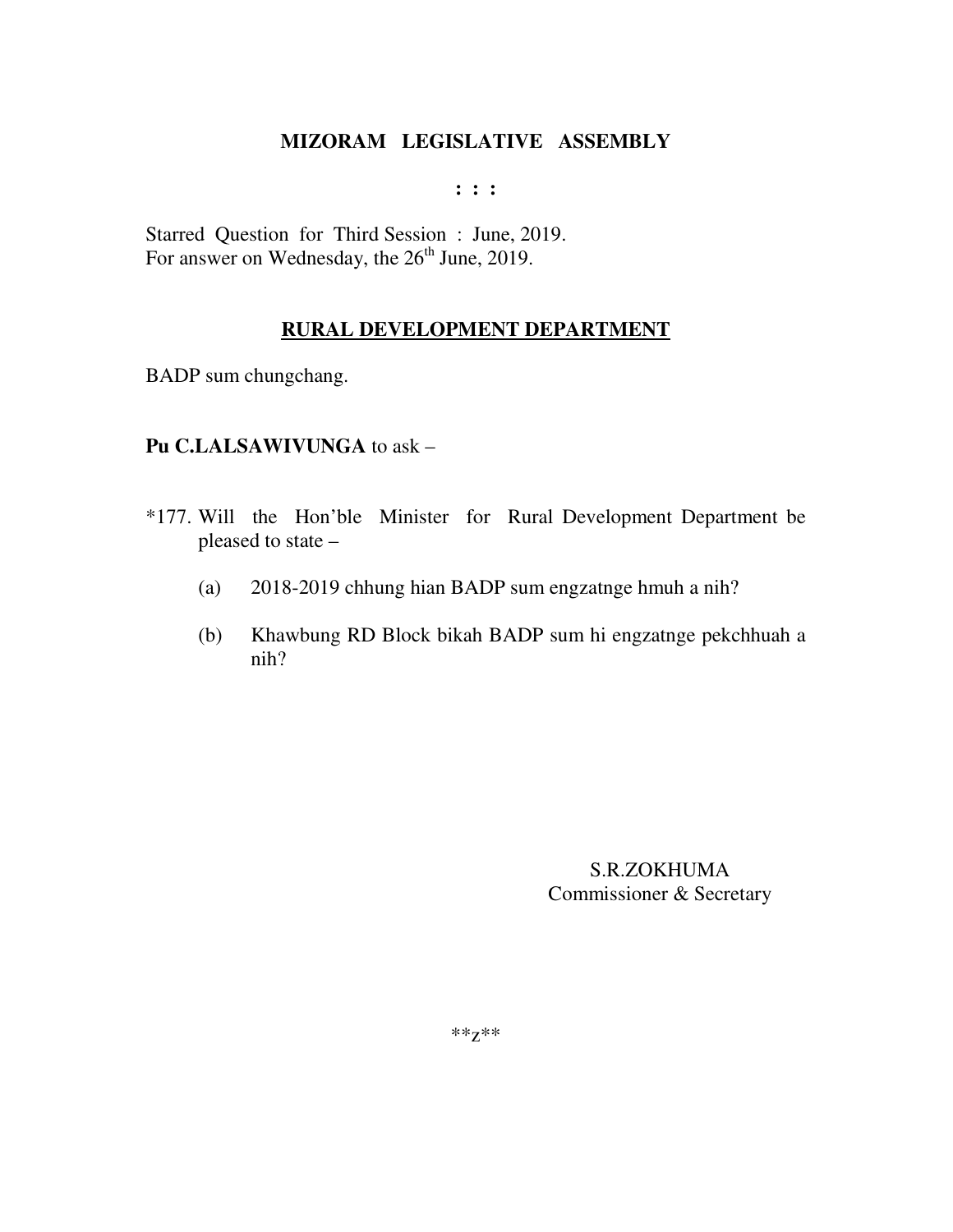Starred Question for Third Session : June, 2019. For answer on Wednesday, the 26<sup>th</sup> June, 2019.

## **PUBLIC WORKS DEPARTMENT**

PMGSY scheme hnuaia Dampa Constituency a hmalakna chungchang.

# **Pu LALRINTLUANGA SAILO** to ask –

- \*178. Will the Hon'ble Minister for Public Works Department be pleased to state –
	- a) Dampa MLA Constituency huam chhungah PMGSY scheme atangin hmalakna thar sorkarin a nei dawn em?
	- b) Nei nise khawilaiah nge hmalak tum a nih?

S.R. ZOKHUMA Commissioner & Secretary

….h…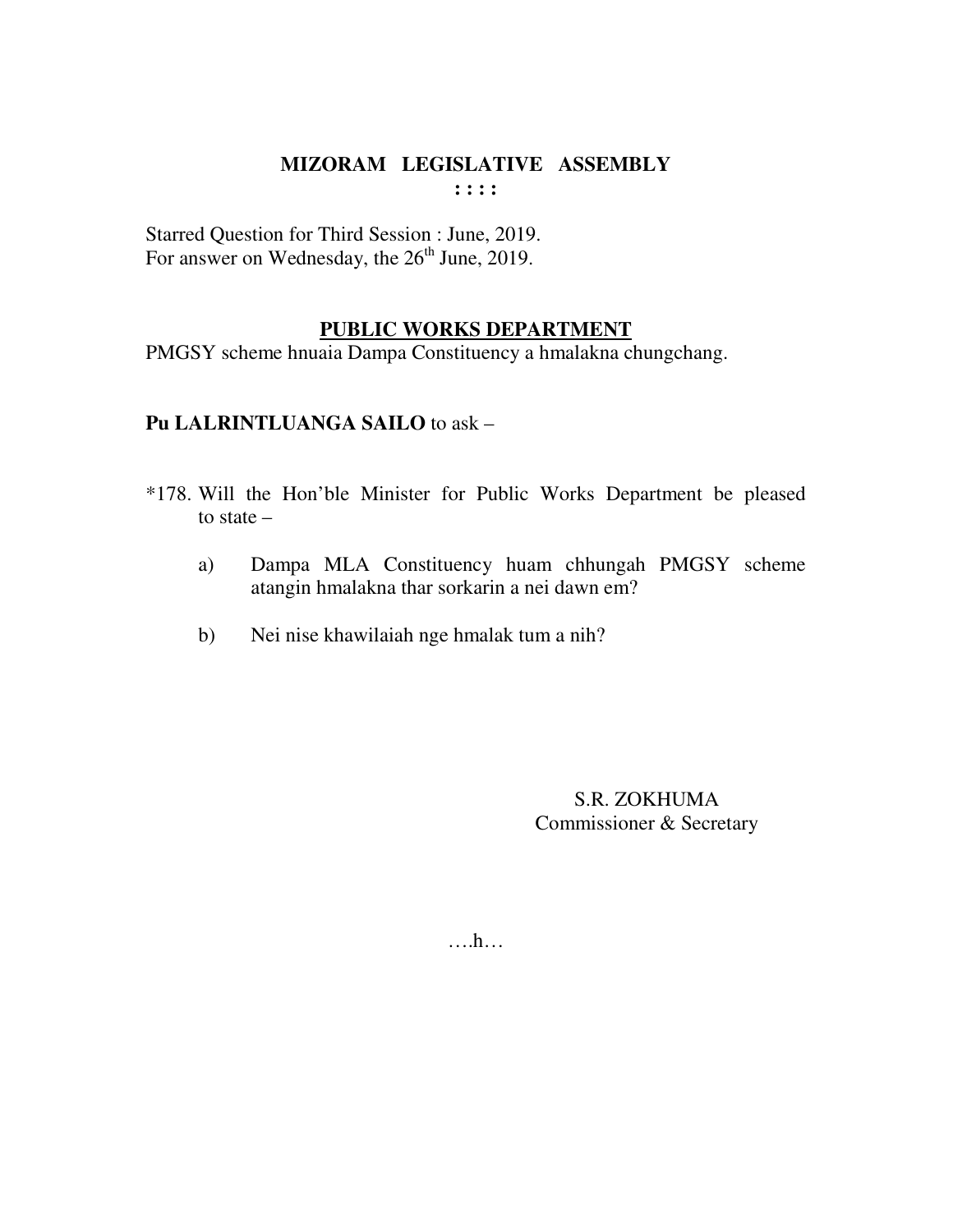**: : :** 

Starred Question for Third Session : June, 2019. For answer on Wednesday, the  $26<sup>th</sup>$  June, 2019.

### **TRANSPORT DEPARTMENT**

Jampui leh Churachandpur-a MST Bus kal tir chungchang.

## **Pu C. NGUNLIANCHUNGA** to ask –

- \*179. Will the Hon'ble Minister for Transport Department be pleased to state –
	- (a) Jampui leh Churachandpur-ah MST Bus tlan tir tumna a awm em?
	- (b) Awm ta se, engtikah nge tlan tir a nih ang?

S.R. ZOKHUMA Commissioner & Secretary

\*\*z\*\*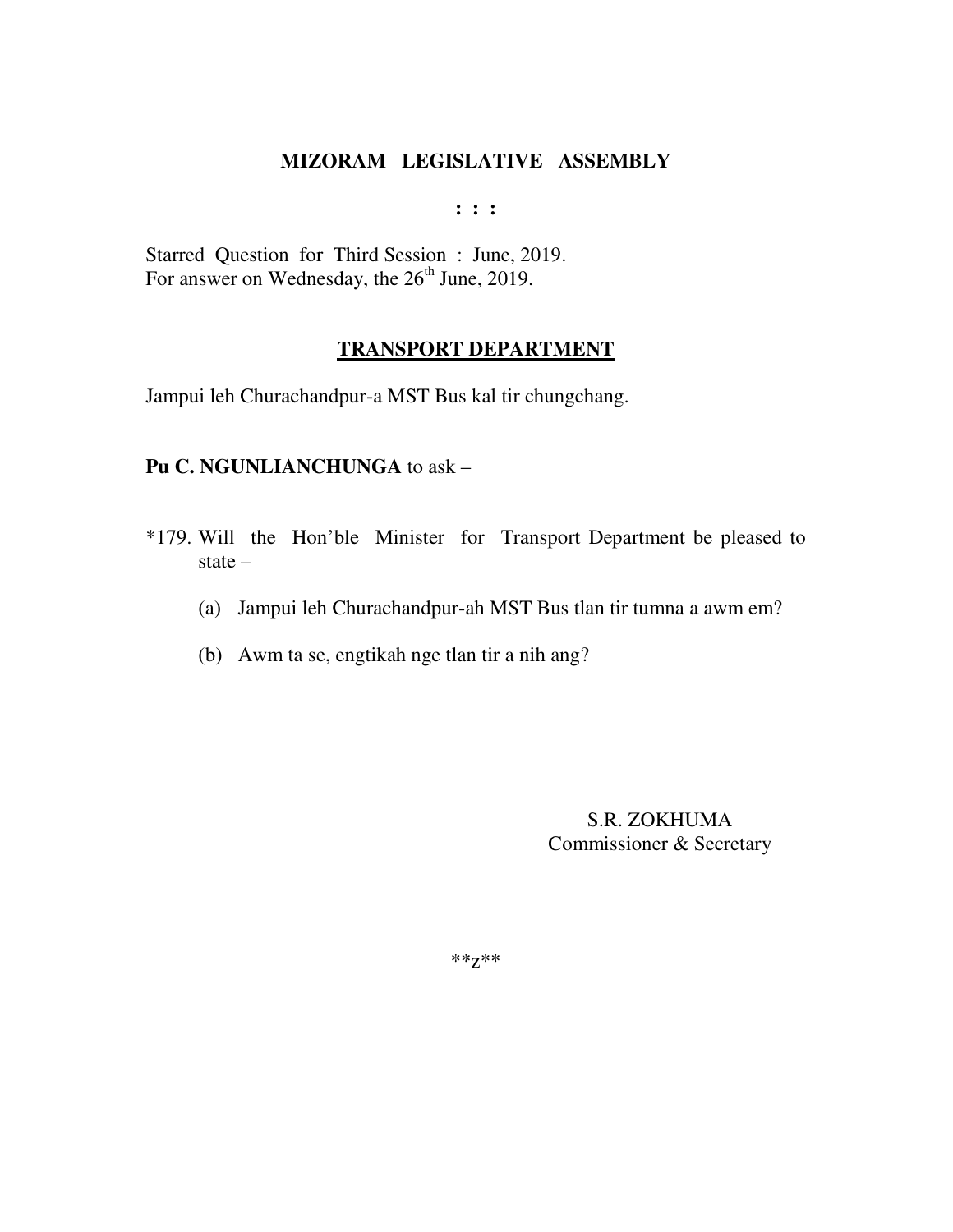Starred Question for Third Session : June, 2019. For answer on Wednesday, the  $26<sup>th</sup>$  June, 2019.

# **PUBLIC WORKS DEPARTMENT**

Daido – Vawngkawt kawng chungchang.

### **Pu LALRINSANGA RALTE** to ask -

\*180. Will the Hon'ble Minister for Public Works Department be pleased to state  $-$ 

Daido to Vawngkawt panna kawng hi laih tumna a awm em ?

 S.R. ZOKHUMA Commissioner & Secretary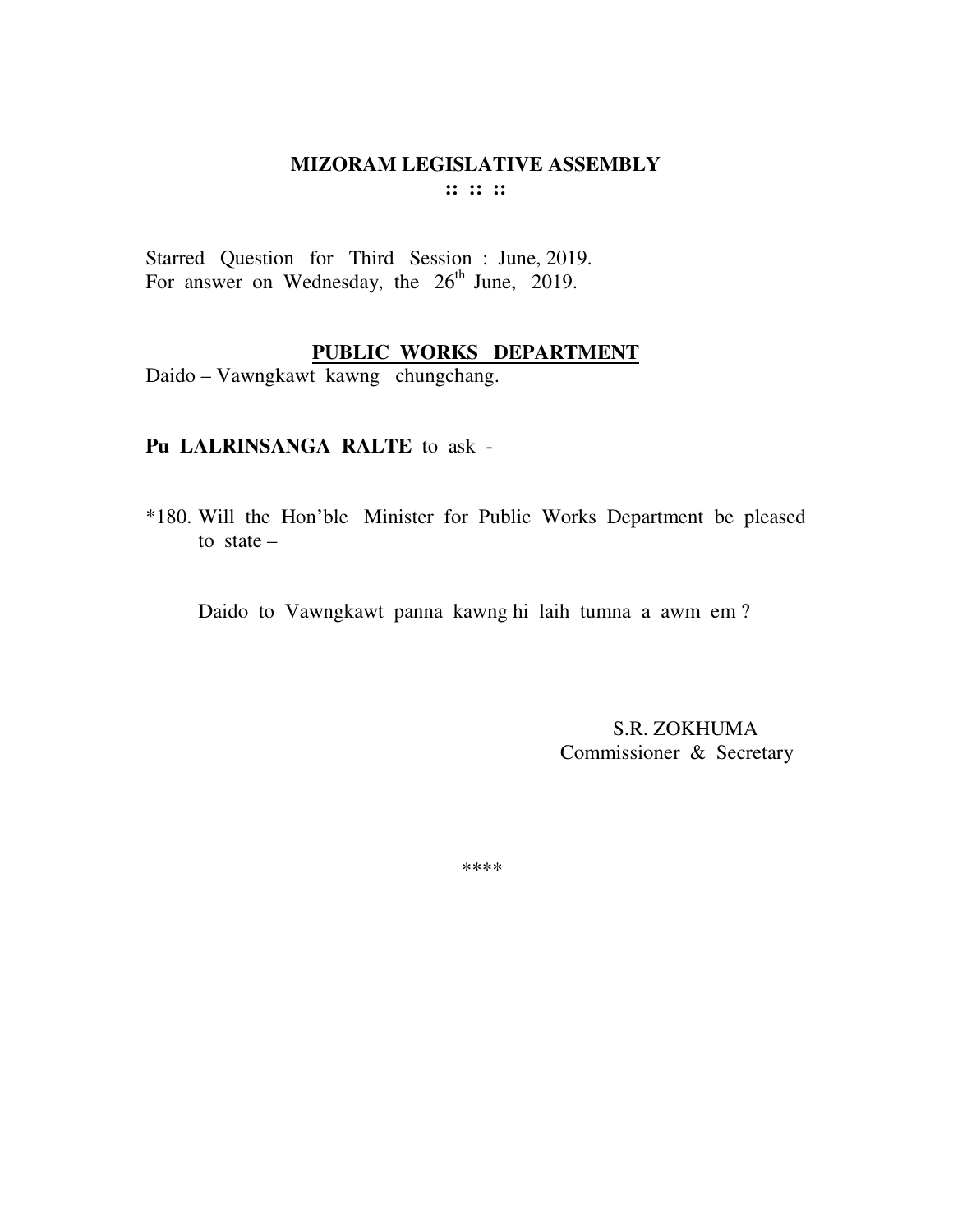Starred Question for Third Session : June, 2019. For answer on Wednesday, the 26<sup>th</sup> June, 2019.

#### **COMMERCE & INDUSTRIES DEPARTMENT**

APEDA atanga sum hmuh chungchang.

### **Pu LALDUHOMA** to ask –

- \*181. Will the Hon'ble Minister for Commerce & Industries Department be pleased to state
	- a) APEDA atangin Drug Testing Laboratory siamna leh khawl lei nan cheng engzat nge hmuh a nih?
	- (b) Engtikah nge sum hi hmuh a nih?
	- (c) Khawl lei hming leh a man zat ?
	- (d) Sum hman bang a awm em ? A awm chuan engzat nge ? Khawiah nge dah a nih?
	- (e) Heng khawl enkawltu tur hian mi thiam an awm em ?
	- (f) Zemabawk-a Central Medical Store-a Drug Testing Laboratory hi a function em ? Eng department-in nge enkawl ?

## S.R. ZOKHUMA Commissioner & Secretary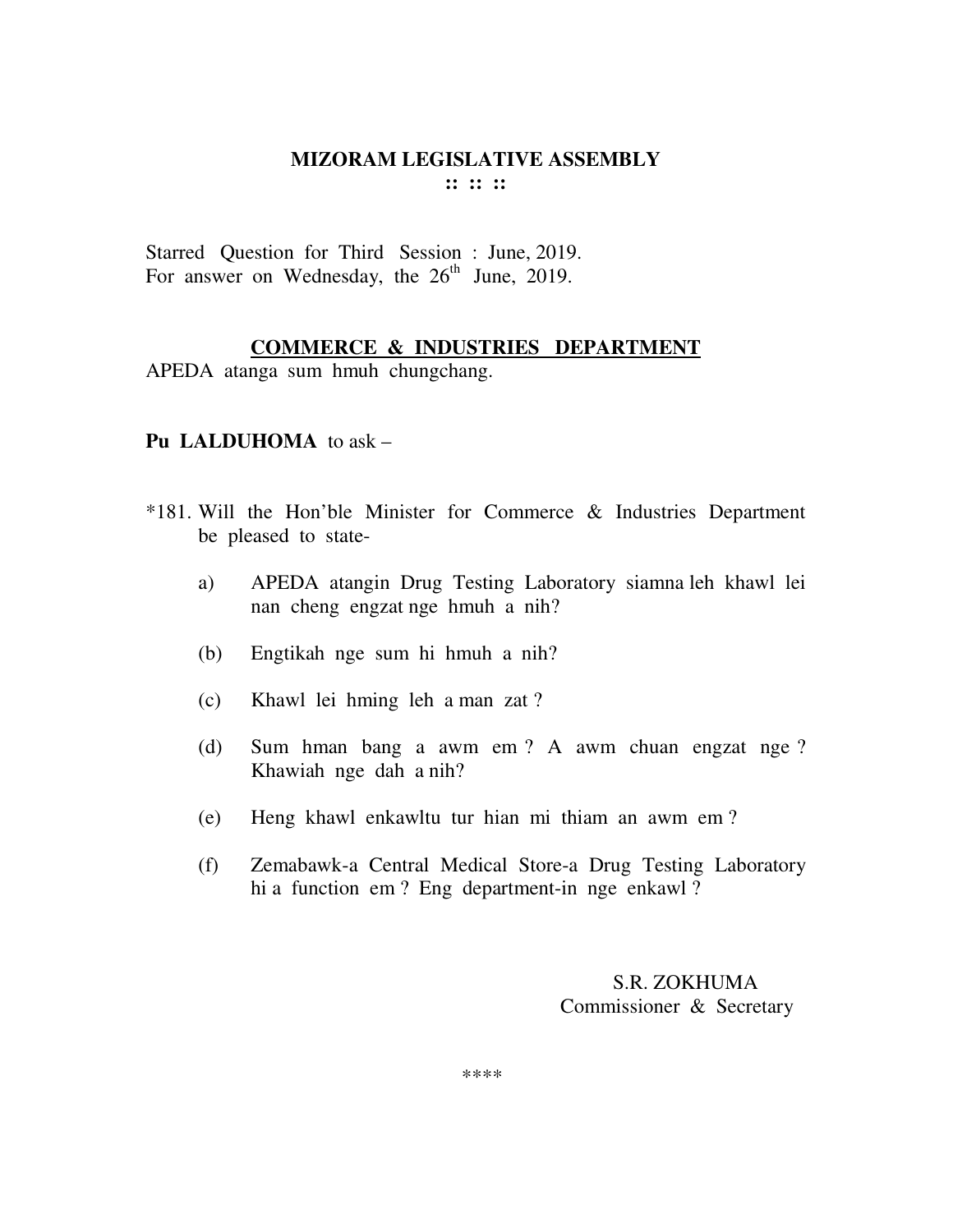Starred Question for Third Session : June, 2019. For answer on Wednesday the  $26<sup>th</sup>$  June, 2019.

## **PUBLIC WORKS DEPARTMENT**

Kawrthah – K. Sarali kawng chungchang.

# **Pu LALRINDIKA RALTE** to ask –

- \*182. Will the Hon'ble Minister for Public Works Department be pleased to state –
	- (a) Kawrthah to K. Sarali kawng siam mek hi a thawktu (contractor) hming min hrilh thei em?
	- (b) Estimate amount engzatnge?
	- (c) Target date of completion?

 S.R. ZOKHUMA Commissioner & Secretary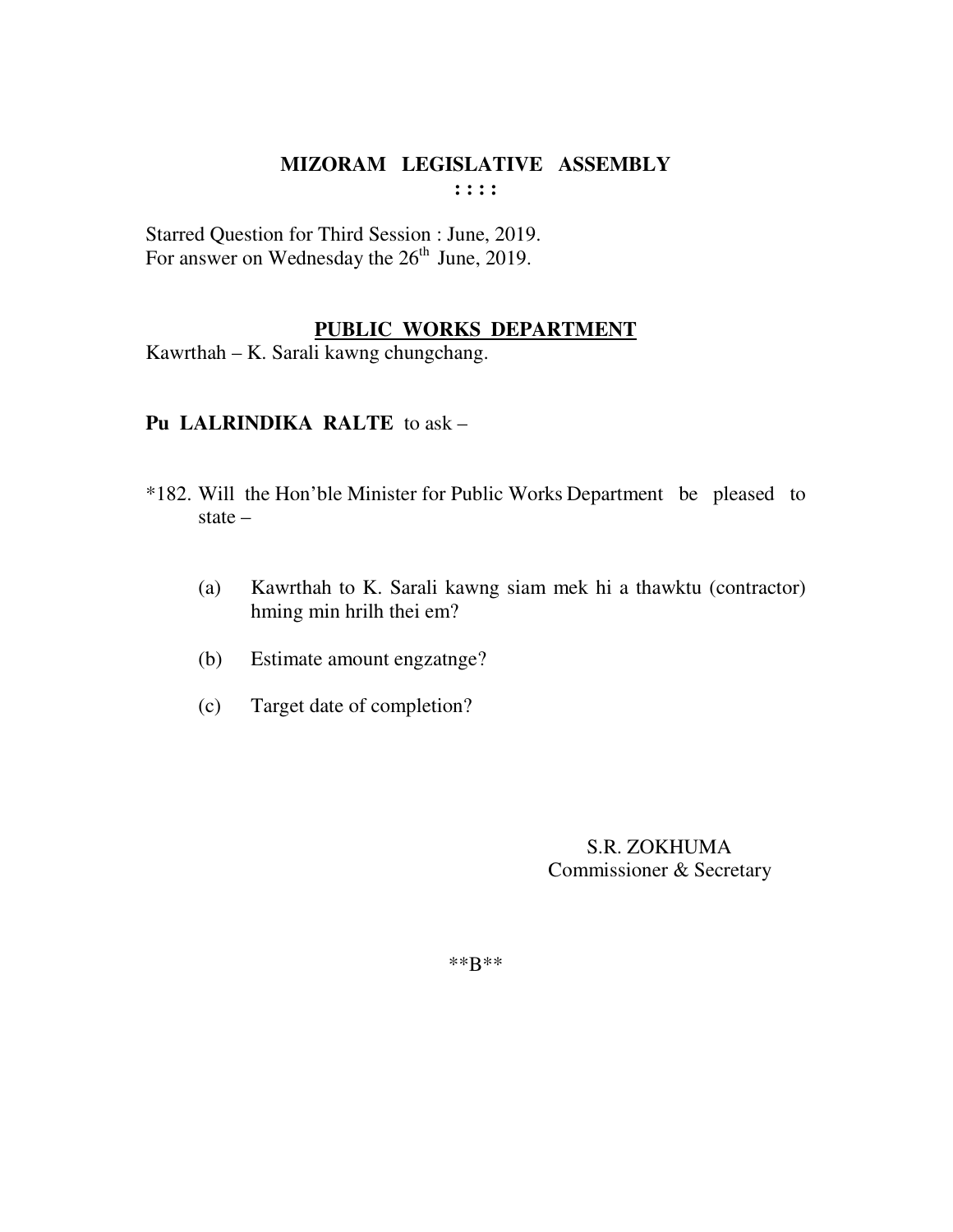**: : : :** 

Starred Question for Third Session : June, 2019. For answer on Wednesday the 26<sup>th</sup> June, 2019.

### **FINANCE DEPARTMENT**

SEDP atana pawisa pek chungchang.

#### **Pu VANLALHLANA** to ask –

\*183. Will the Hon'ble Minister for Finance Department be pleased to state –

 SEDP atan hian pawisa pek chhuah a ni tawh em? Engzatnge pek chhuah ni tawh?

> S.R. ZOKHUMA Commissioner & Secretary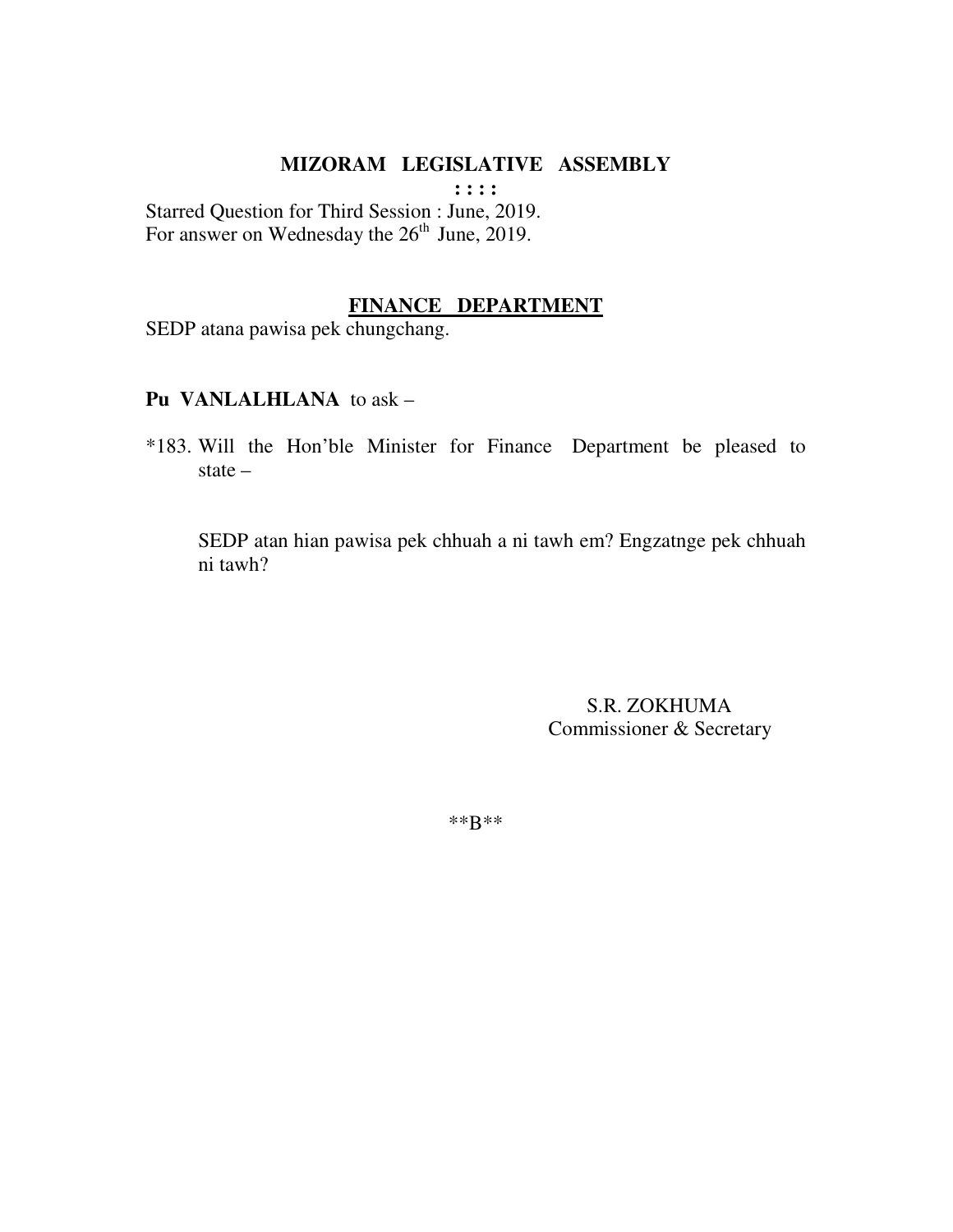Starred Question for Third Session : June, 2019. For answer on Wednesday, the  $26<sup>th</sup>$  June, 2019.

# **INFORMATION & COMMUNICATION TECHNOLOGY DEPARTMENT**

Internet Service Provider chungchang.

### **Dr. VANLALTANPUIA** to ask –

- \*184. Will the Hon'ble Minister for Information & Communication Technology Department be pleased to state –
	- a) Mizoramah high speed internet service provider engzat nge awm ?
	- b) An service pekin service provider norms a thleng em ?
	- (c) An pe lo a nih chuan engtia hmalak tur nge ?

 S.R. ZOKHUMA Commissioner & Secretary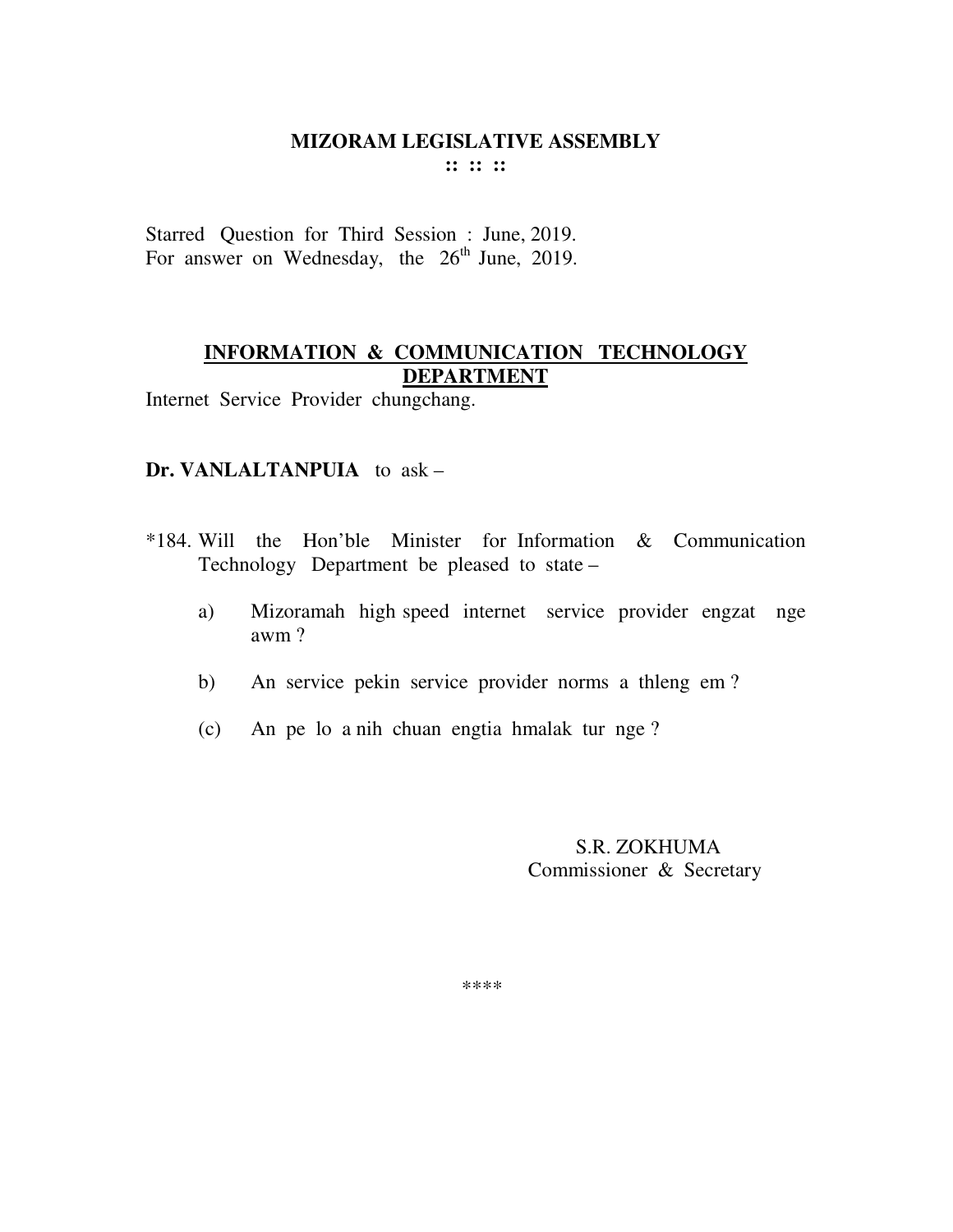**:: :: ::** 

Starred Question for Third Session : June, 2019. For answer on Wednesday, the  $26<sup>th</sup>$  June, 2019.

#### **TRANSPORT DEPARTMENT**

Taxi Permit leh DTO hrang hrang chungchang.

#### **Dr. VANLALTHLANA** to ask -

- \*185. Will the Hon'ble Minister for Transport Department be pleased to state –
	- a) Kum 2018 chhunga taxi permit pek chhuah zat ?
	- b) December, 2018 atanga May, 2019 chhunga taxi leh two wheeler permit pek chhuah zat ?
	- c) DTO Aizawl (Urban) hi DTO Aizawl North (Urban) leh DTO Aizawl South (Urban) a then hran tumna a awm em ?
	- d) Taxi permit pek a nih hnuah hian verification leh fitness test, a khat tawka tih thin a ni em ?
	- e) City bus kum 15 aia upa tawh ho hi replacement tih ve tum a ni em ?

 S.R. ZOKHUMA Commissioner & Secretary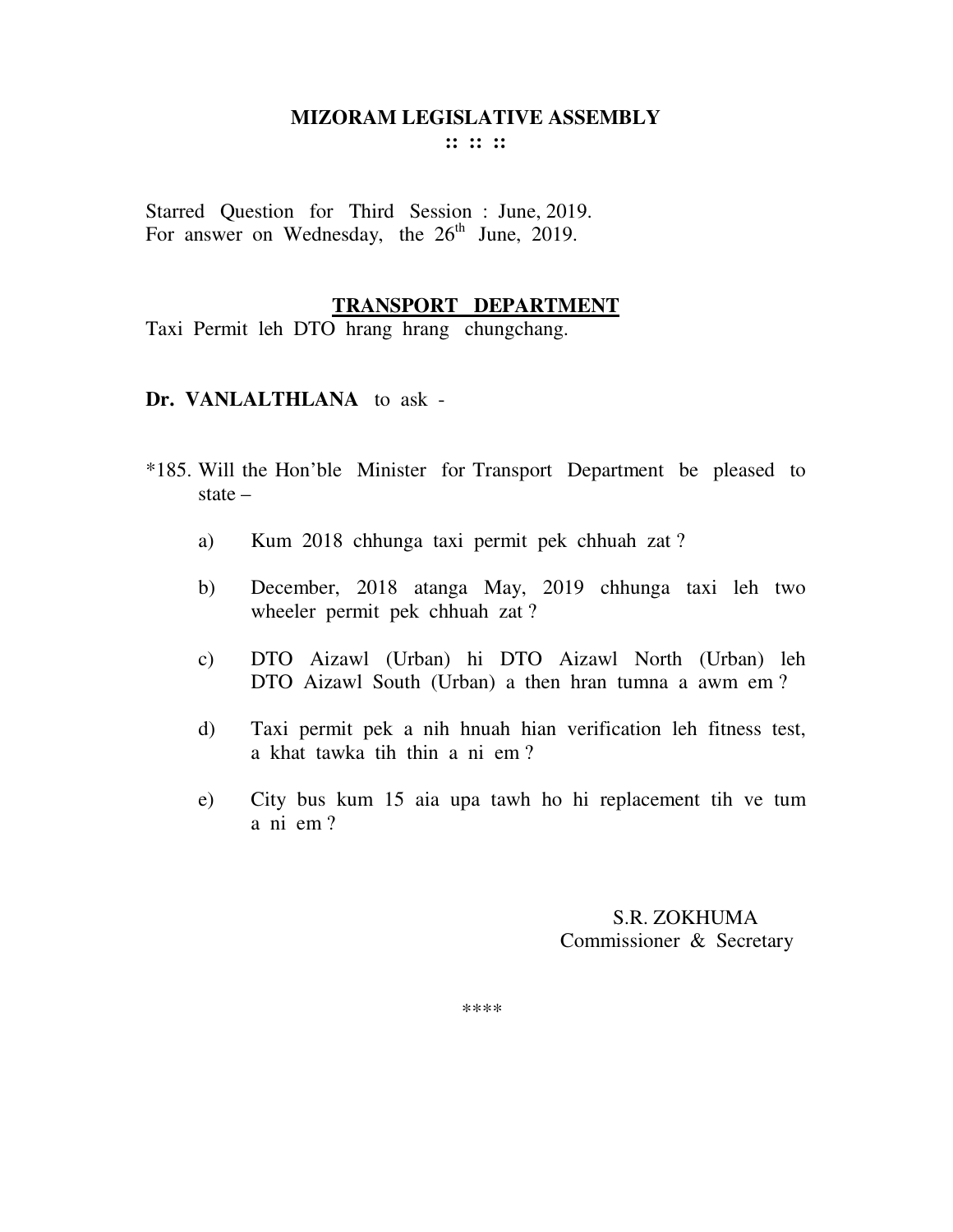**: : :** 

Starred Question for Third Session : June, 2019. For answer on Wednesday, the  $26<sup>th</sup>$  June, 2019.

# **PUBLIC WORKS DEPARTMENT**

Aizawl Ring Road chungchang.

## **Pu V.L.ZAITHANZAMA** to ask –

\*186. Will the Hon'ble Minister for Public Works Department be pleased to state –

Aizawl Ring Road, Sihhmui atanga Darnghaki thih kawn a chhuak tura ruahman kha tihpuitlin a ni dawn em?

> S.R.ZOKHUMA Commissioner & Secretary

\*\*z\*\*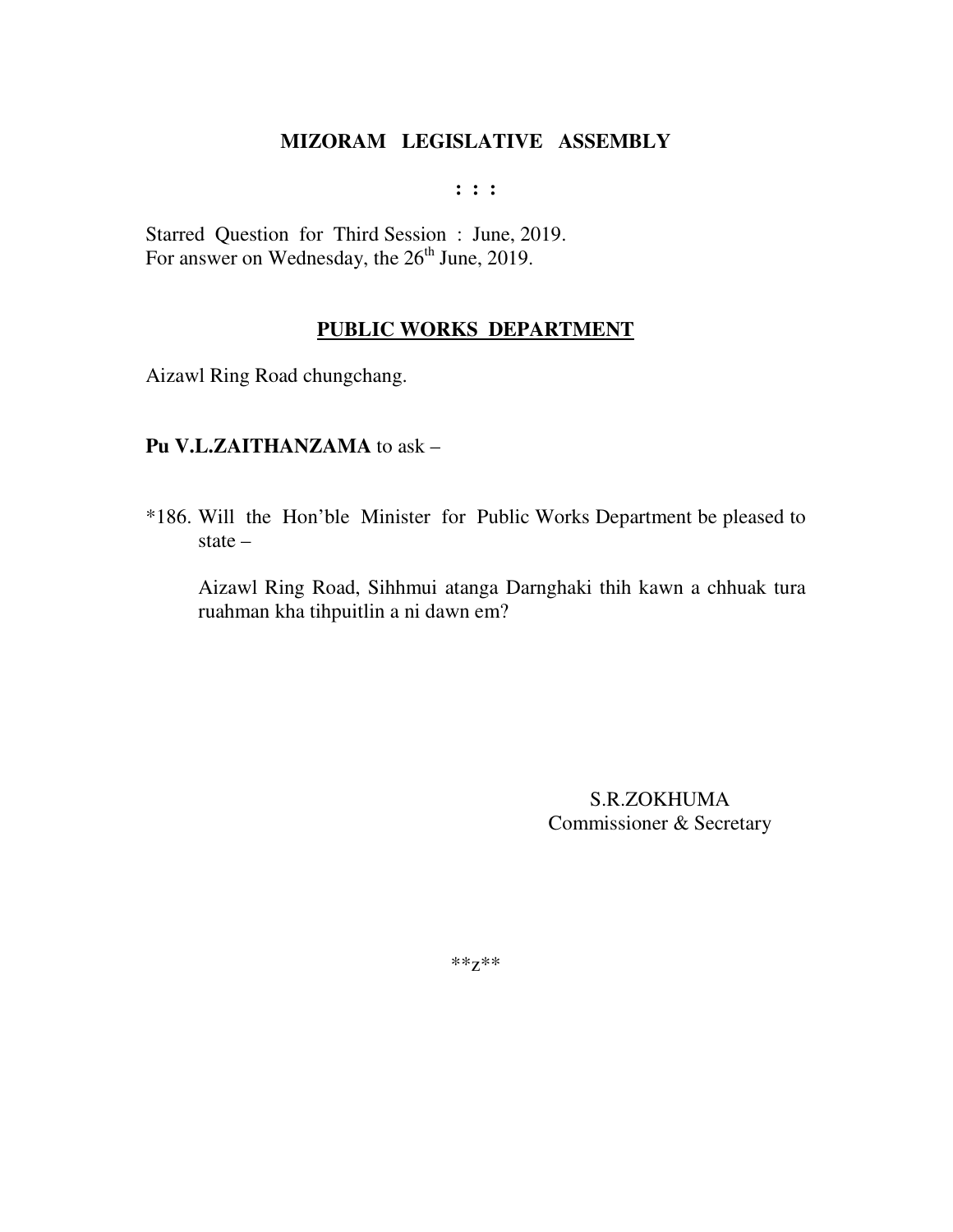Starred Question for Third Session : June, 2019. For answer on Wednesday the  $26<sup>th</sup>$  June, 2019.

# **COMMERCE & INDUSTRIES DEPARTMENT**

Industry dintute hnena hamthatna pek chungchang.

# **Pu LALDUHOMA** to ask –

\*187. Will the Hon'ble Minister for Commerce & Industries Department be pleased to state –

 Mizoram Industrial Policy 2012 hman a nih hnu hian Industry dintute hnenah hamthatna eng te nge pek a nih tawh?

> S.R. ZOKHUMA Commissioner & Secretary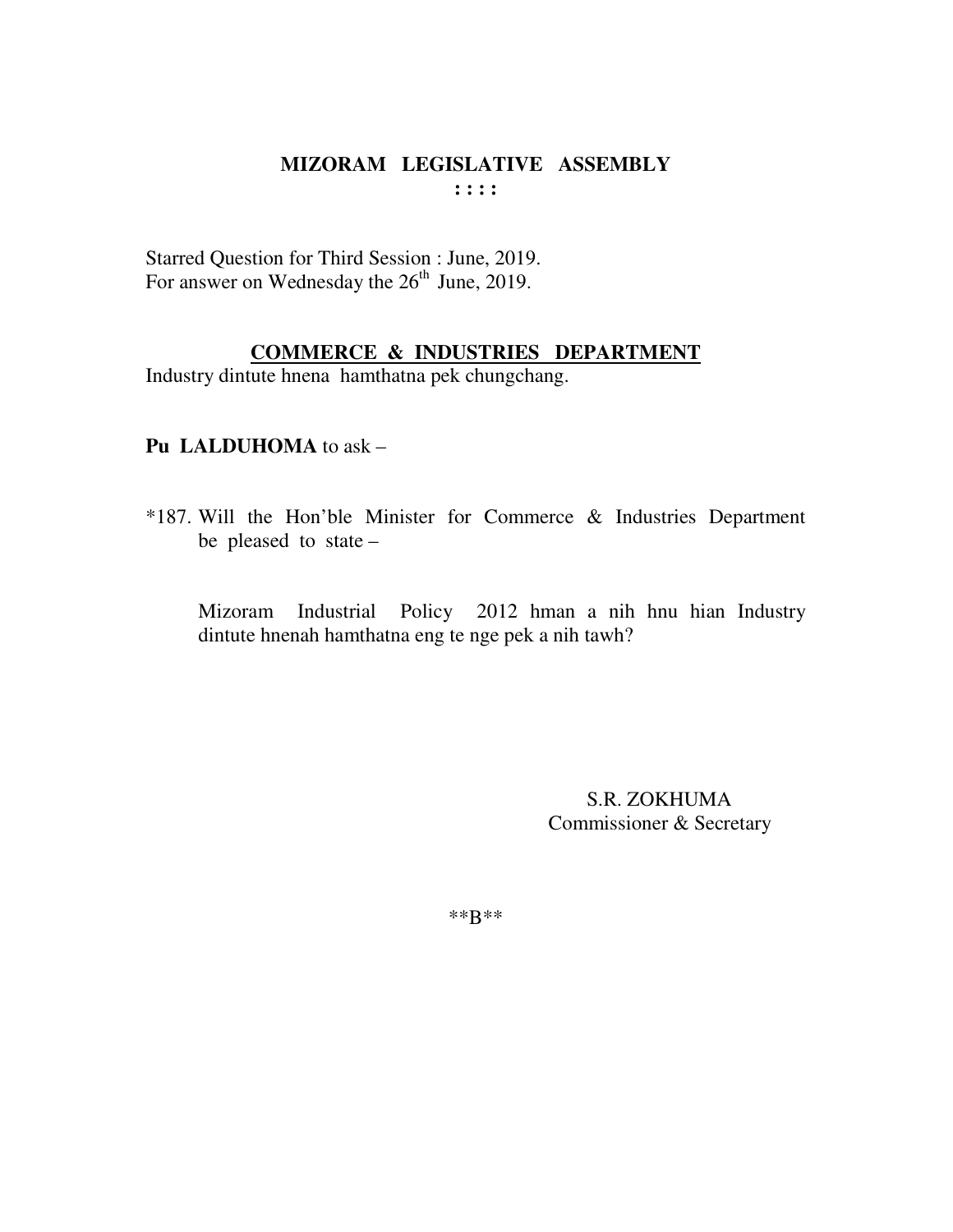Starred Question for Third Session : June, 2019. For answer on Wednesday the  $26<sup>th</sup>$  June, 2019.

## **FINANCE DEPARTMENT**

Ways and Means Advance chungchang.

## **Pu C. NGUNLIANCHUNGA** to ask –

- \*188. Will the Hon'ble Minister for Finance Department be pleased to state –
	- (a) Ni 15.12.2018 atanga ni 30.04.2019 chhung hian vawi engzatnge Ways and Means Advance hi Mizoram sorkar hian a lak tawh?
	- (b) Ways and Means Advance chu eng ni ni-ah te nge tih leh chung an lak ni-ah te chuan engzat nge lak an nih?
	- (c) Kum 2016 May thla atang khan kum 2018 November thla thleng khan Ways and Means Advance hi Mizoram sorkar khan vawi engzat nge a lak?

 S.R. ZOKHUMA Commissioner & Secretary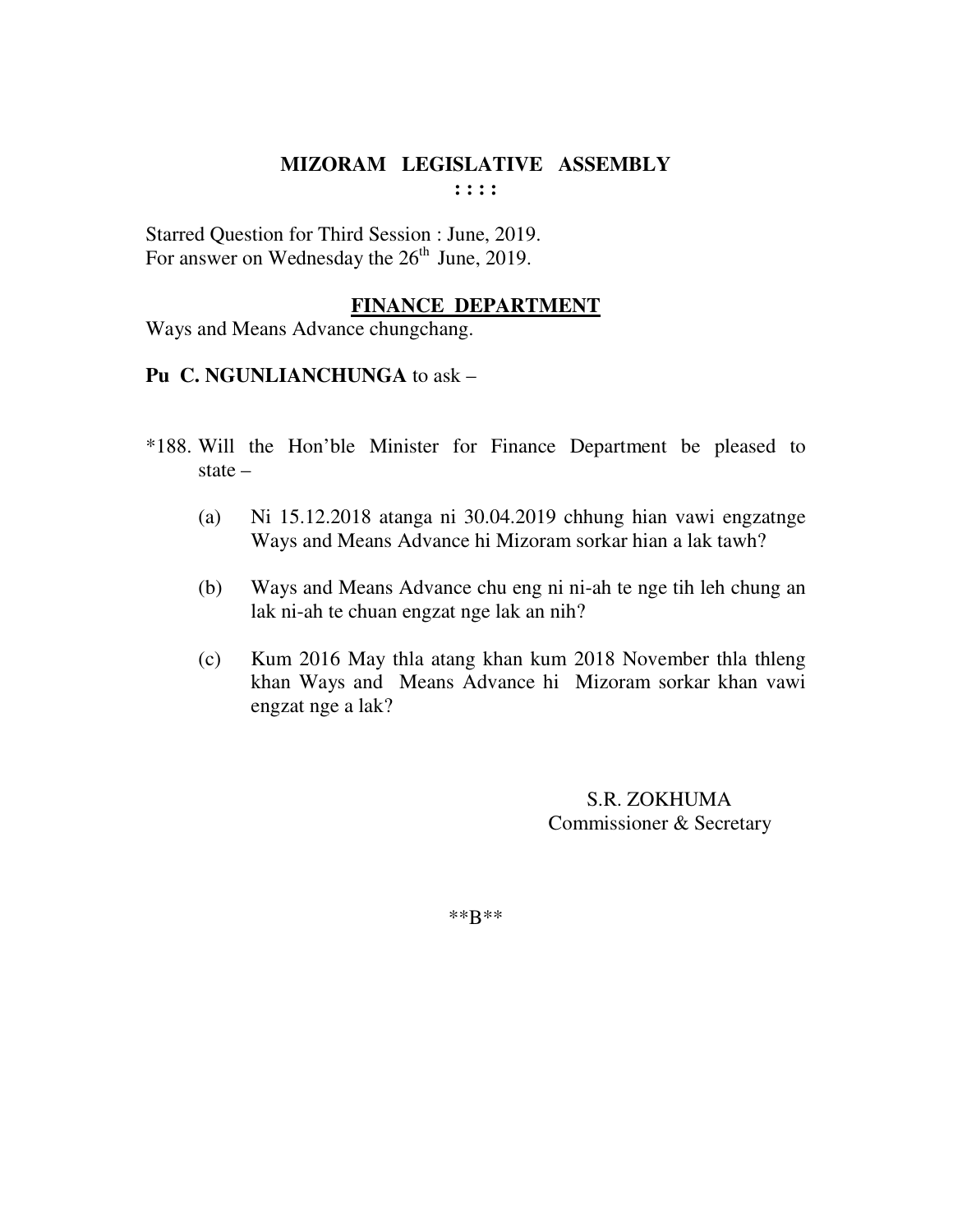Starred Question for Third Session : June, 2019. For answer on Wednesday, the  $26<sup>th</sup>$  June, 2019.

#### **RURAL DEVELOPMENT DEPARTMENT**

Tlabung-a R.D. Block dah chungchang.

#### **Pu NIHAR KANTI CHAKMA** to ask -

- \*189. Will the Hon'ble Minister for Rural Development Department be pleased to state –
	- a) Tlabungah R.D. Block dah tumna a awm em ?
	- b) Awm ta se engtikah nge ?

 S.R. ZOKHUMA Commissioner & Secretary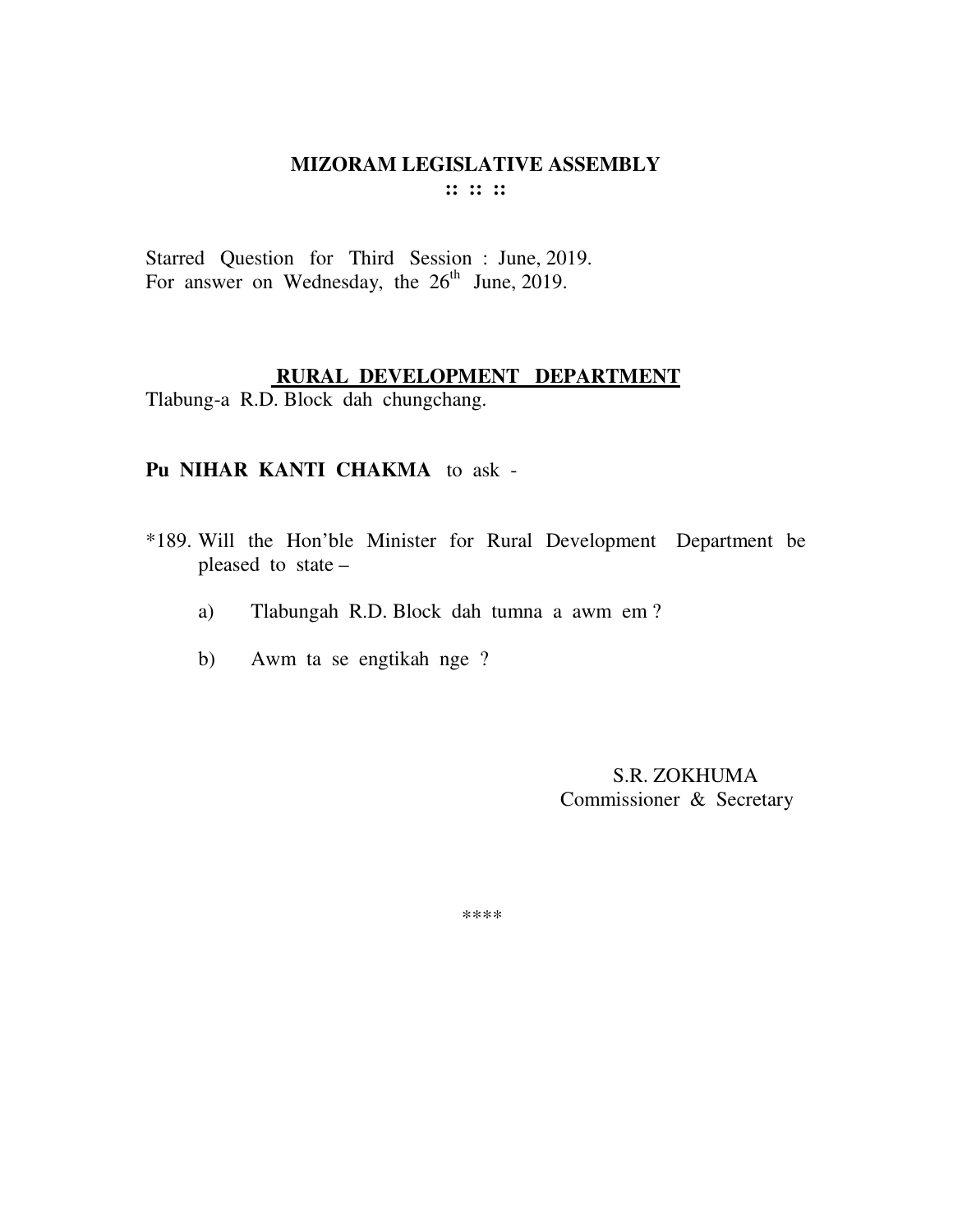Starred Question for Third Session : June, 2019. For answer on Wednesday, the  $26<sup>th</sup>$  June, 2019.

## **TRANSPORT DEPARTMENT**

Motor Lifetime Tax pek chungchang.

# **Pu LALDUHOMA** to ask –

\*190. Will the Hon'ble Minister for Transport Department be pleased to state –

Motor Lifetime Tax pek ngai thin kha tihbo a la ni na nge?

S.R. ZOKHUMA Commissioner & Secretary

….h…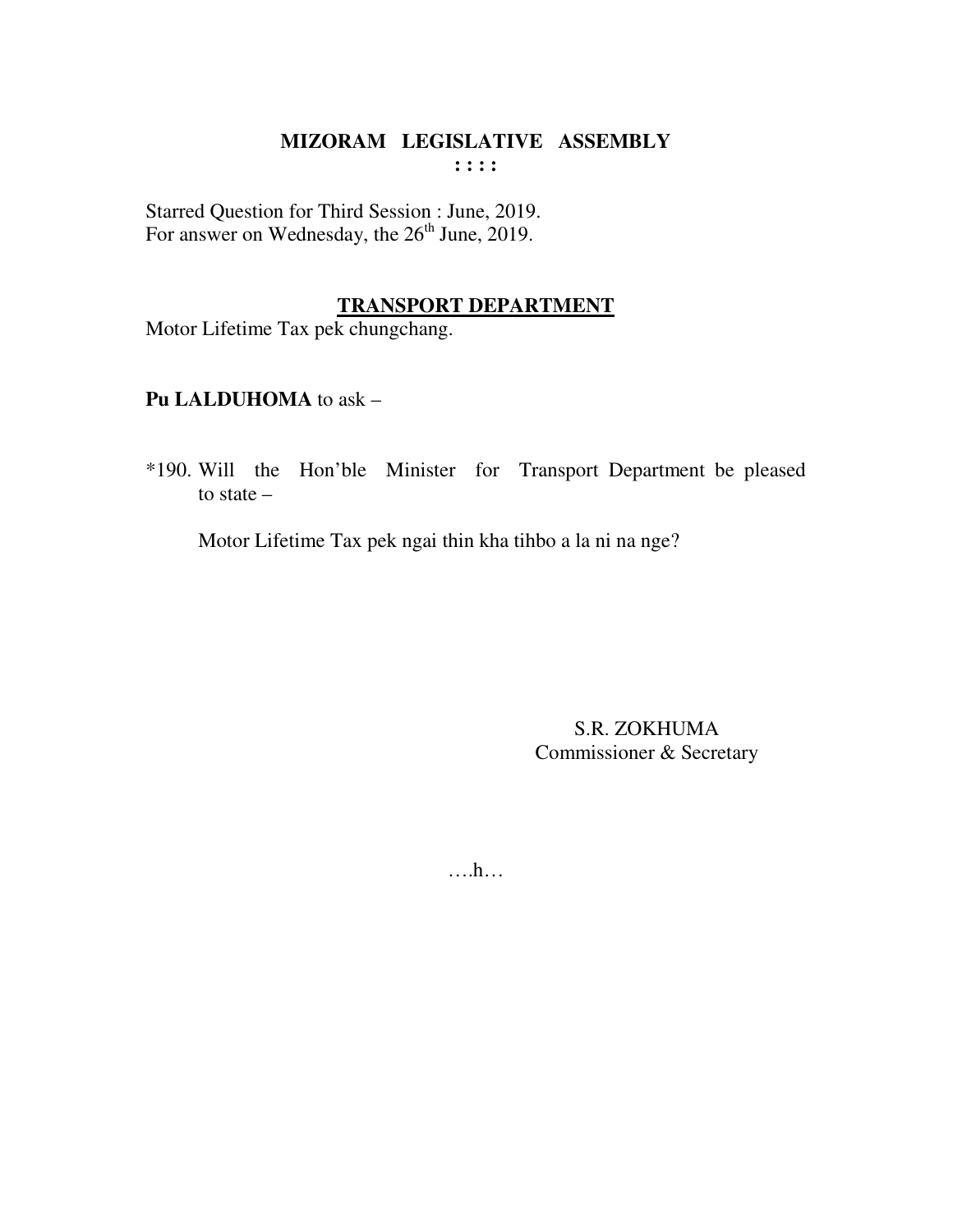Starred Question for Third Session : June, 2019. For answer on Wednesday the  $26<sup>th</sup>$  June, 2019.

### **FINANCE DEPARTMENT**

Public Sector Undertakings (PSU) thiah chungchang.

### **Pu VANLALHLANA** to ask –

\*191. Will the Hon'ble Minister for Finance Department be pleased to state –

 Mizoram Public Sector Undertakings (PSU) hi thiah a awm em? Engte nge ni?

> S.R. ZOKHUMA Commissioner & Secretary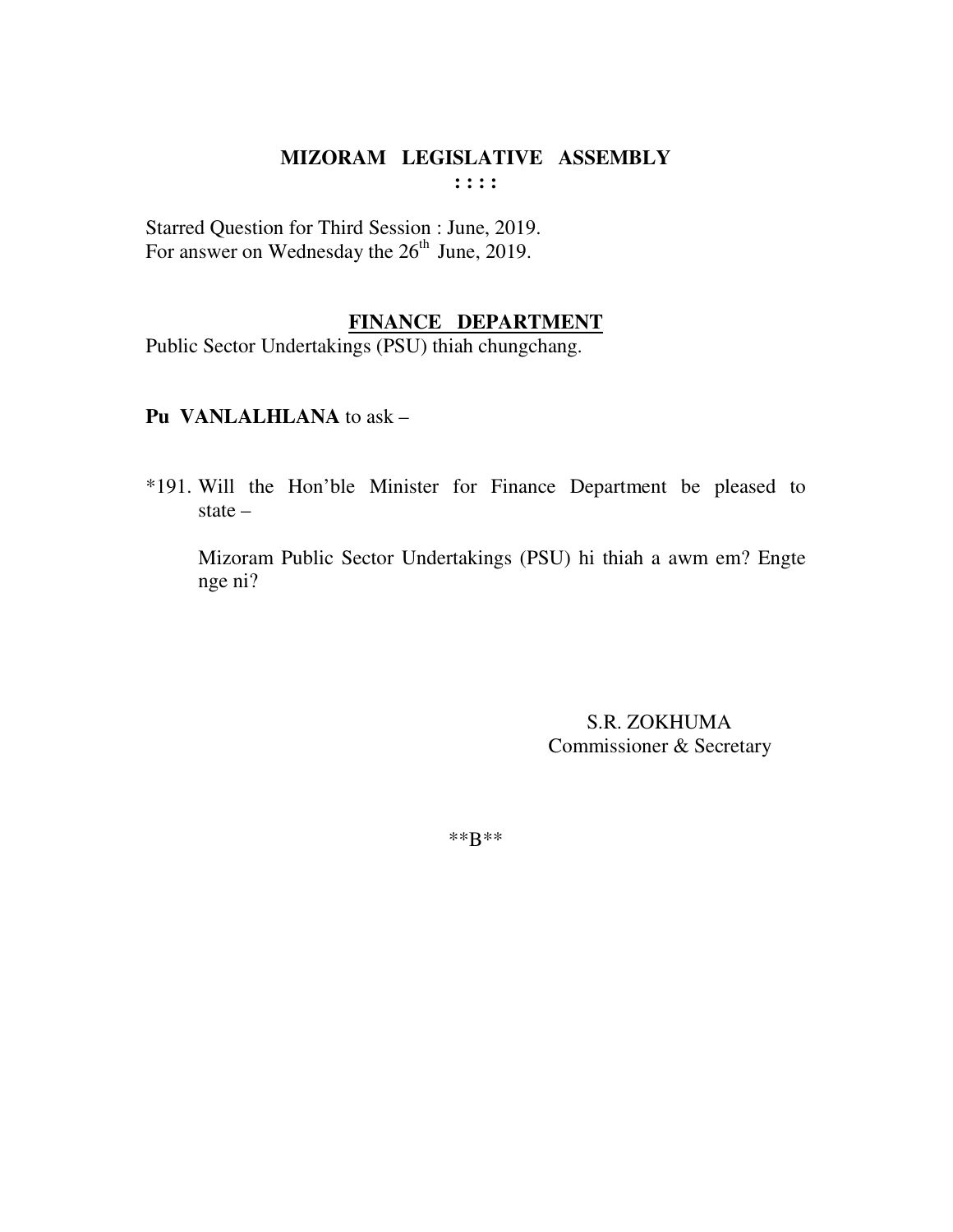**: : :** 

Starred Question for Third Session : June, 2019. For answer on Wednesday, the 26<sup>th</sup> June, 2019.

# **FINANCE DEPARTMENT**

MUDRA loan diltute chungchang.

### **Pu LALDUHOMA** to ask –

- \*192. Will the Hon'ble Minister for Finance Department be pleased to state –
	- (a) MUDRA loan dil duhte tana hriat tur tulte.
	- (b) Kum 2018-19 chhunga diltu zat leh pek zat, Bank wise-in?

S.R.ZOKHUMA Commissioner & Secretary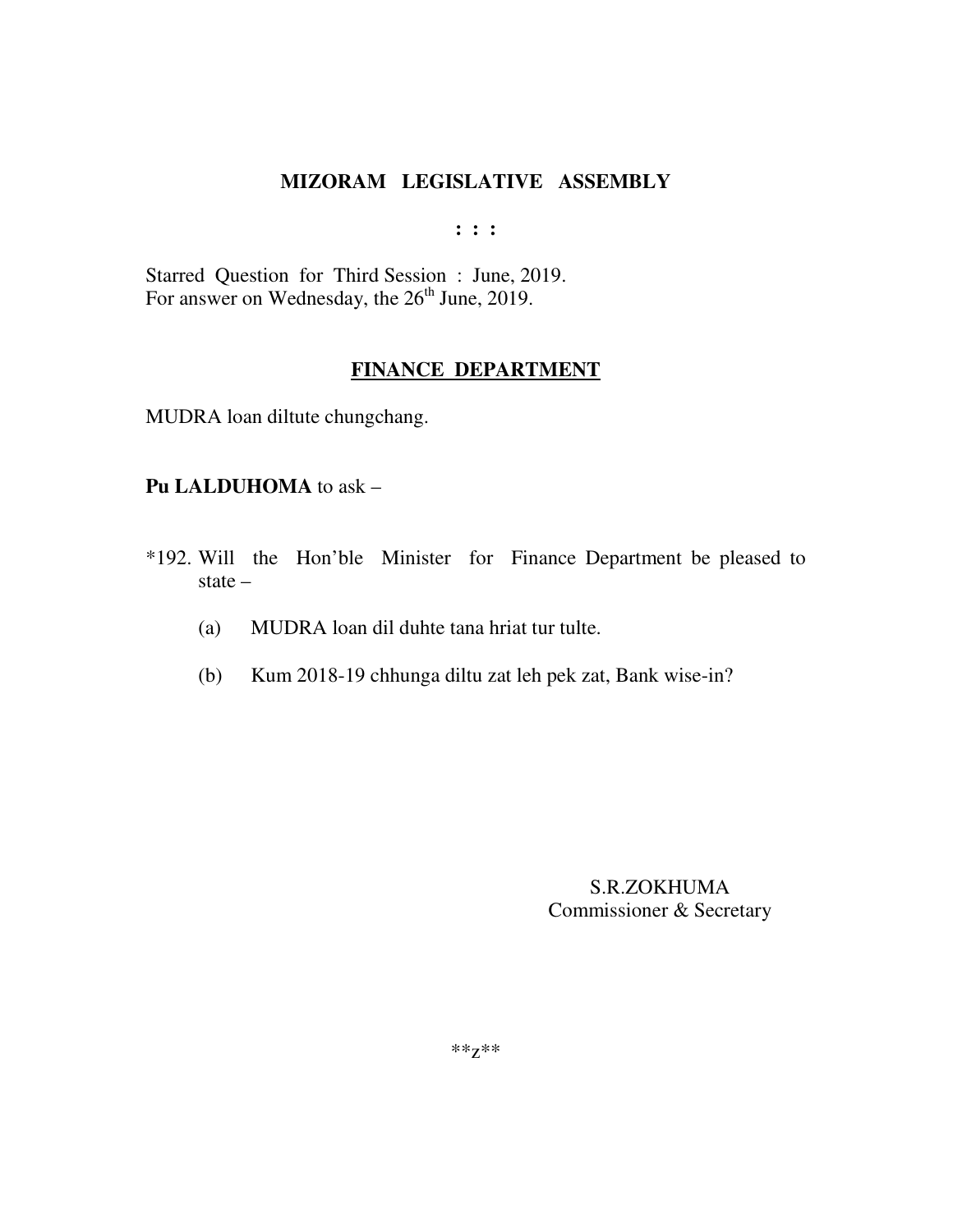Starred Question for Third Session : June, 2019. For answer on Wednesday, the  $26<sup>th</sup>$  June, 2019.

#### **RURAL DEVELOPMENT DEPARTMENT**

BADP sum chungchang.

#### **Dr. ZR. THIAMSANGA** to ask -

- \*193. Will the Hon'ble Minister for Rural Development Department be pleased to state –
	- a) BADP hnuaiah kum 2018-2019 atan Central atangin Mizoramin pawisa engzat nge a dawn ?
	- b) Block hrang hrangah pawisa engzat theuh nge block wise a allocate ?

 S.R. ZOKHUMA Commissioner & Secretary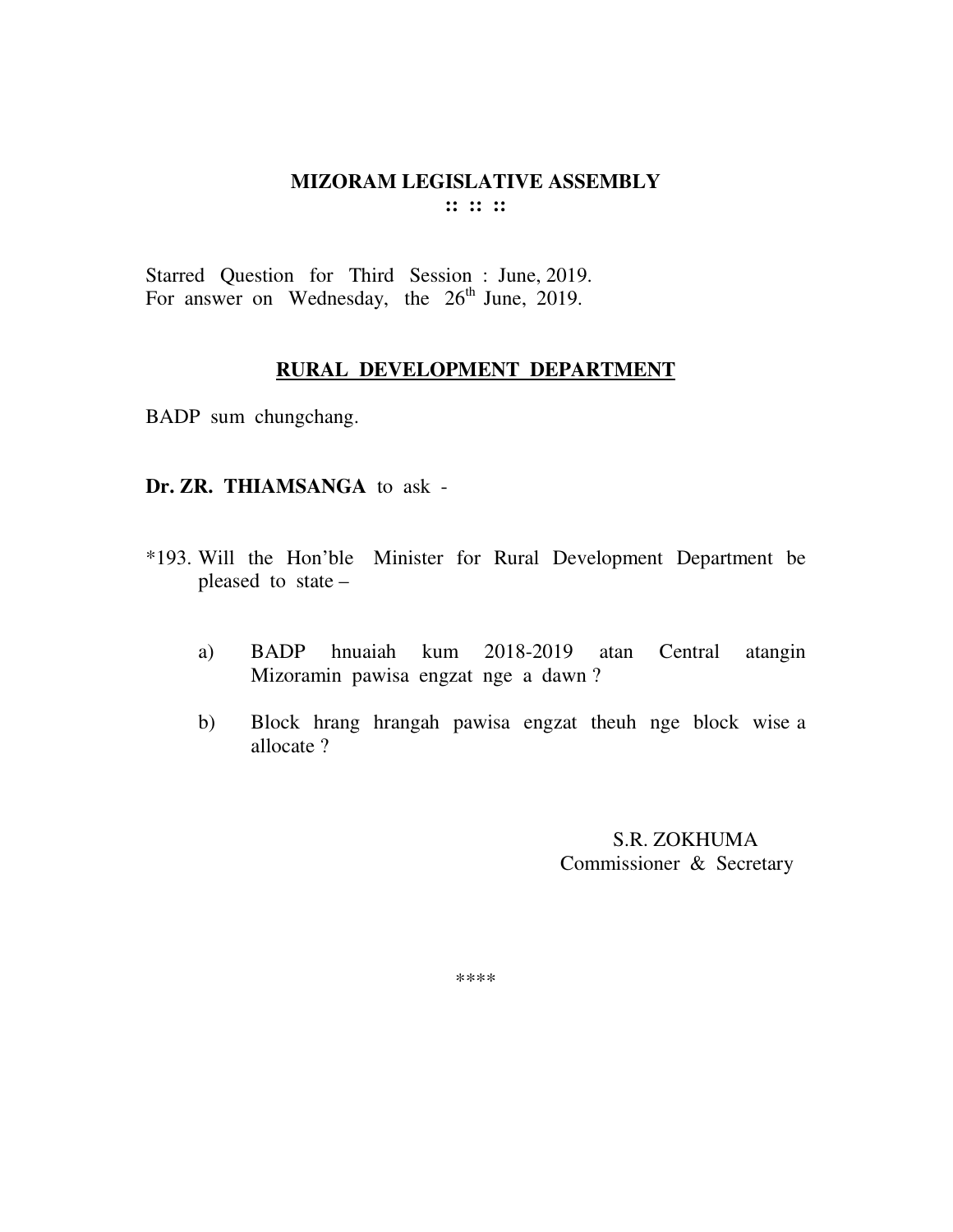Starred Question for Third Session : June, 2019. For answer on Wednesday, the  $26<sup>th</sup>$  June, 2019.

# **RURAL DEVELOPMENT DEPARTMENT**

Khawbung Mini Sports Complex chungchang.

## **Pu C. LALSAWIVUNGA** to ask –

- \*194. Will the Hon'ble Minister for Rural Development Department be pleased to state –
	- a) Khawbung Mini Sports Complex hi engtika zawh tura ruahman nge a nih?
	- b) Contractor hnenah pawisa engzat nge pek anih tawh?
	- c) Approach road laihna atan sum engzat nge dah a nih a, approach road hi laih a ni em?

S.R. ZOKHUMA Commissioner & Secretary

….h…